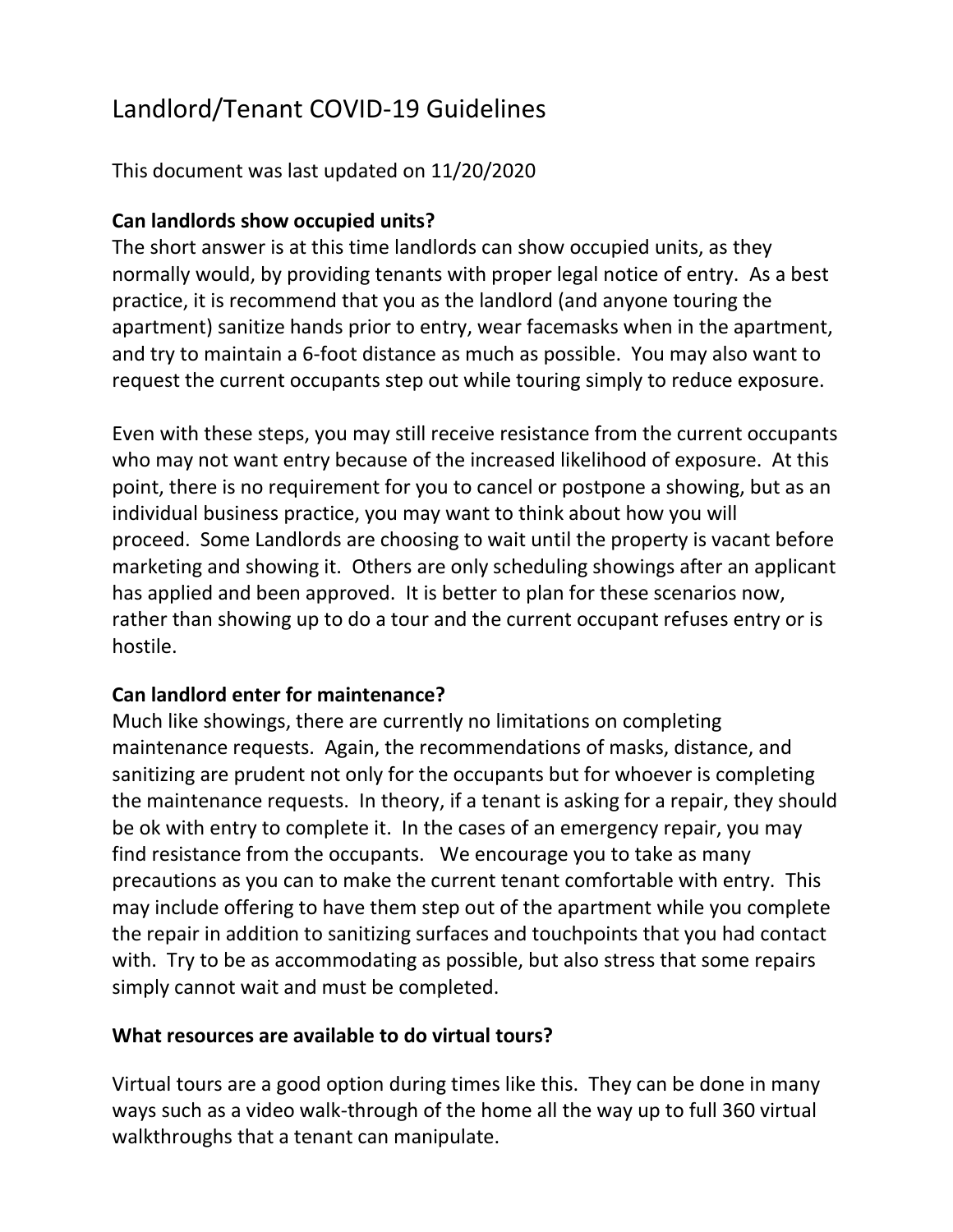VIDEO TOUR - This can be done simply with your cell phone, assuming it has a good camera for recording video. A slow and steady walkthrough of the apartment while recording it gives prospective tenants a feel for the floorplan. Because video sizes are generally large and cannot be emailed, the simplest option is to upload the video to YouTube and supply the link on your website listing or via email when requested. NOTE: For privacy reasons, you should NOT be video recording an occupied apartment unless you have written consent from the occupant. Be upfront and let them know the video will be posted online.

360 TOURS - This type of tour comes at a larger cost but has a more professional and user-friendly experience for prospective tenants. You will need a special camera, virtual tour software, and hosting services to make these videos. Look at companies such as Matterport for more info and pricing for this option. Again, if you are doing this in an occupied apartment be sure to obtain written consent to post the tour.

#### **Evictions?**

Until December 31, 2020 there is a Federal eviction moratorium in place. This applies only to evictions for rent. You are still able to evict for lease violations. Additionally, to obtain moratorium protection, tenants who are behind in rent must certify that they meet the requirements. These include the fact that they have actively sought out rent assistance and moving into a more populated home would create an unsafe situation given the COVID situation. For all the specific rules, please reference the link below.

Summary of CDC Eviction Moratorium Order:

<http://cwaaonline.org/wp-content/uploads/2020/10/CDC-Eviction-Moratorium-Order.pdf>

CDC Eviction Moratorium Order, Tenant Declaration Form, FAQ:

<https://www.cdc.gov/coronavirus/2019-ncov/covid-eviction-declaration.html>

Tenant Eviction Declaration Form:

<http://cwaaonline.org/wp-content/uploads/2020/10/tenant-cdc-eviction-declaration-form.pdf>